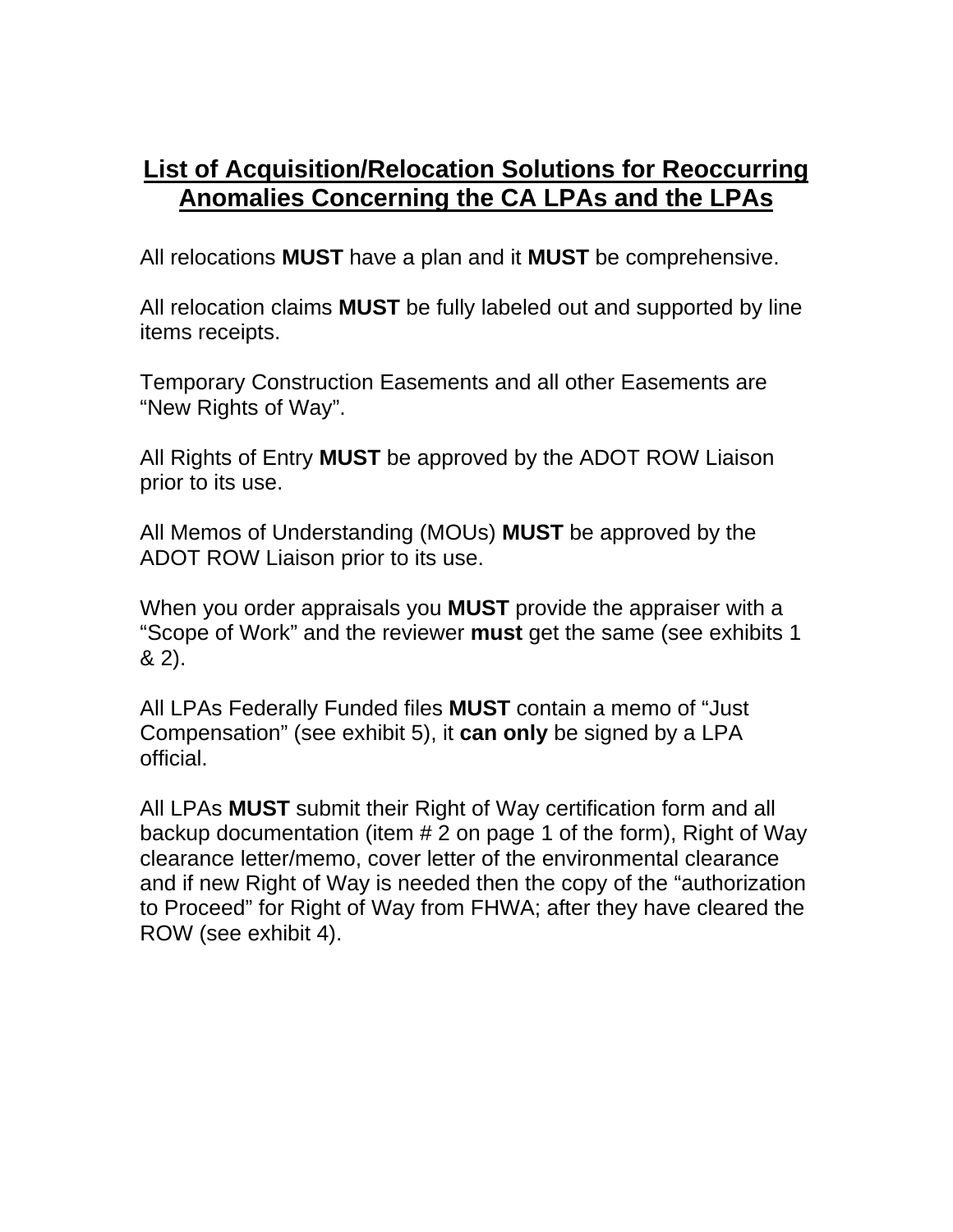Contact logs are a **MUST** on every parcel even if there is no new ROW; just write an entry "no new ROW". They **MUST** be very comprehensive and tell the complete story, date and signed by agent at the bottom of each page.

LPAs **do not** have the authority to issue or use "Conditional ROW Clearances"; only the ADOT ROW Liaison can do that. Be prepared to submit a lot of back-up documentation along with a matrix showing the status and projected date of acquisition on all not acquired parcels (see exhibit 3).

All offer letters **MUST** included a detailed "Summary Statement"; it will include the total square footage of property, the square footage being acquired, and the square footage remaining. It will also include the "per square foot" price and a total amount for the acquisition. It will label out all easements (of any kind), Real and Personalty property, any "costs to cure" and any severance damages. If the form you have does not have room, it is a WORD document and can be modified.

There are 3 "Authorization to Proceed" notices (AzPR2X) needed from FHWA:

- 1. Preliminary engineering
- 2. Right of Way
- 3. Construction

The ADOT PM orders them; Even the CAs **MUST** have the ADOT PM order the Authorization to Proceed for ROW.

ADOT ROW Liaison needs to know when one of your Right of Way staff leaves and who is replacing them. When you hire a new ROW person, they **MUST** be approved by the Liaison to do federal work. If you do not have ROW personnel, you **MUST** have a ROW consultant that is knowledgeable in federally funded projects and approved by the ADOT ROW Liaison. Note: The ADOT ROW Liaison can provide the necessary training to help implement the federal funding project knowledge they **MUST** have (at the Liaison's convenience).